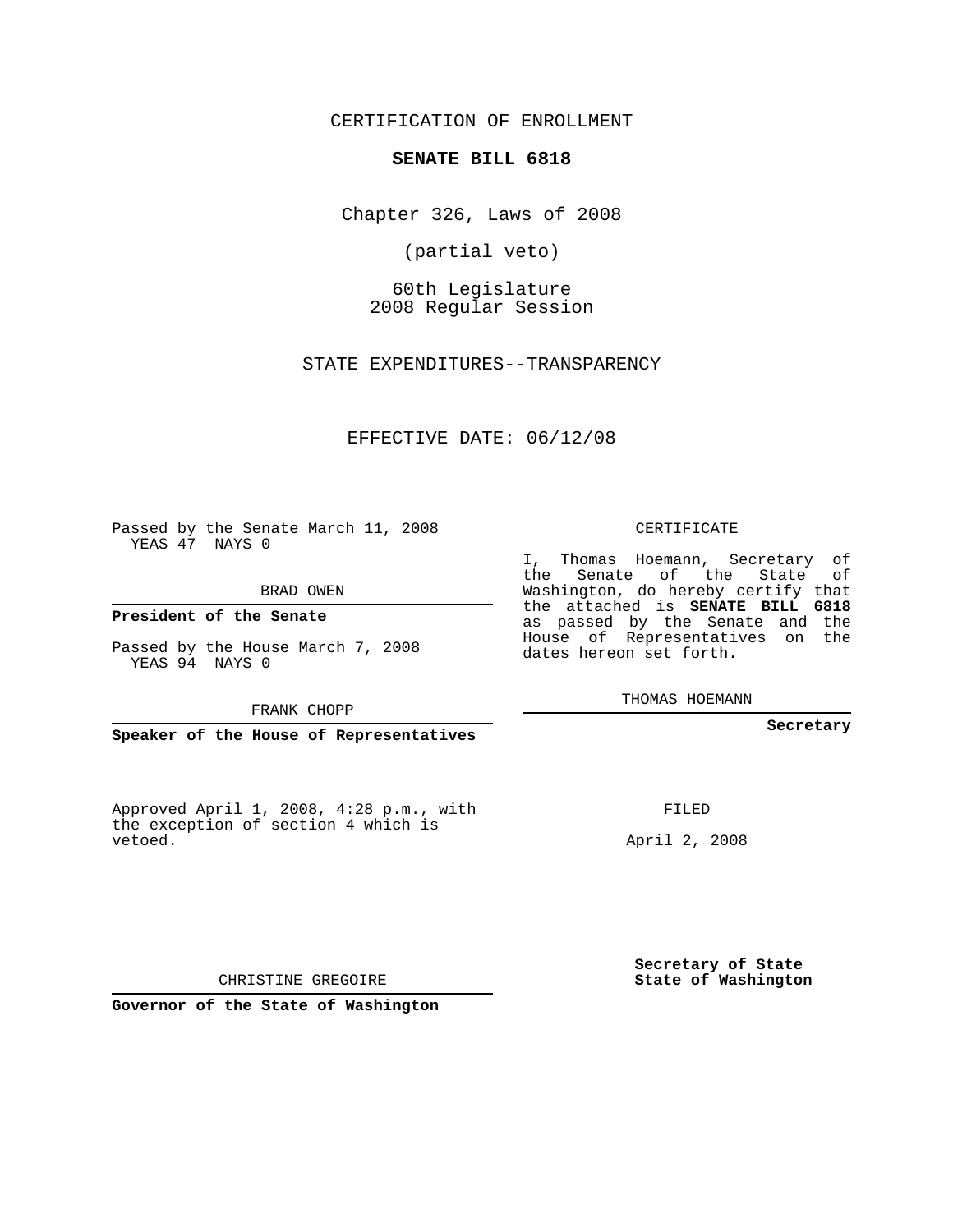## **SENATE BILL 6818** \_\_\_\_\_\_\_\_\_\_\_\_\_\_\_\_\_\_\_\_\_\_\_\_\_\_\_\_\_\_\_\_\_\_\_\_\_\_\_\_\_\_\_\_\_

\_\_\_\_\_\_\_\_\_\_\_\_\_\_\_\_\_\_\_\_\_\_\_\_\_\_\_\_\_\_\_\_\_\_\_\_\_\_\_\_\_\_\_\_\_

AS AMENDED BY THE HOUSE

Passed Legislature - 2008 Regular Session

**State of Washington 60th Legislature 2008 Regular Session By** Senators Oemig, Brandland, Tom, Zarelli, Kastama, Weinstein, Kilmer, Keiser, and Kohl-Welles

Read first time 01/24/08. Referred to Committee on Ways & Means.

1 AN ACT Relating to transparency in state expenditures; adding a new section to chapter 44.48 RCW; adding a new section to chapter 43.88 RCW; adding a new section to chapter 28A.150 RCW; and creating a new section.

BE IT ENACTED BY THE LEGISLATURE OF THE STATE OF WASHINGTON:

 NEW SECTION. **Sec. 1.** The intent of the legislature is to make state revenue and expenditure data as open, transparent, and publicly accessible as is feasible. Increasing the ease of public access to state budget data, particularly where the data are currently available from disparate internal government sources but are difficult for the public to collect and efficiently aggregate, significantly contributes to governmental accountability, public participation, agency efficiency, and open government.

 NEW SECTION. **Sec. 2.** A new section is added to chapter 44.48 RCW to read as follows:

 (1) By January 1, 2009, in collaboration with the office of financial management, using existing databases and structures currently shared, the office of the legislative evaluation and accountability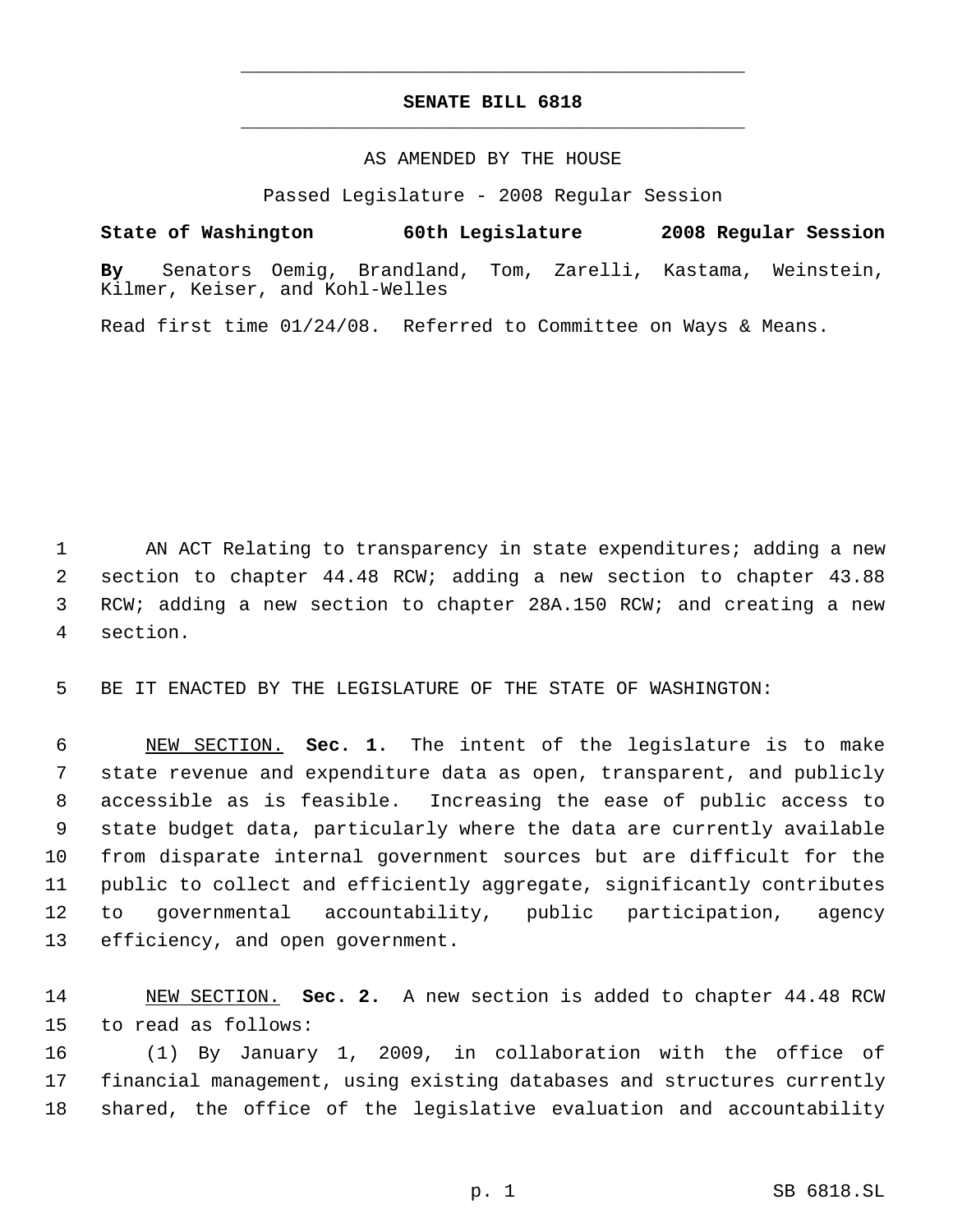program committee shall establish and make available to the public a searchable state expenditure information web site. The state expenditure information web site shall provide access to current budget data, access to current accounting data for budgeted expenditures and staff, and access to historical data. At a minimum, the web site will provide access or links to the following information as data are available:

8 (a) State expenditures by fund or account;

(b) State expenditures by agency, program, and subprogram;

10 (c) State revenues by major source;

(d) State expenditures by object and subobject;

 (e) State agency workloads, caseloads, and performance measures, 13 and recent performance audits; and

(f) State agency budget data by activity.

 (2) "State agency," as used in this section, includes every state agency, office, board, commission, or institution of the executive, legislative, or judicial branches, including institutions of higher education.

 (3) The state expenditure information web site shall be updated periodically as subsequent fiscal year data become available, and the prior year expenditure data shall be maintained by the legislative evaluation and accountability program committee as part of its ten-year historical budget data.

 NEW SECTION. **Sec. 3.** A new section is added to chapter 43.88 RCW to read as follows:

 (1) The office of financial management shall make electronically available to the public a database of state agency contracts for personal services required to be filed with the office of financial management under chapter 39.29 RCW.

 (2) The state expenditure information web site described in section 2 of this act shall include a link to the office of financial management database described in subsection (1) of this section.

 *\*NEW SECTION. Sec. 4. A new section is added to chapter 28A.150 RCW to read as follows:*

 *(1) Upon the release of each proposed omnibus appropriations act and final enacted budget, the legislative evaluation and accountability*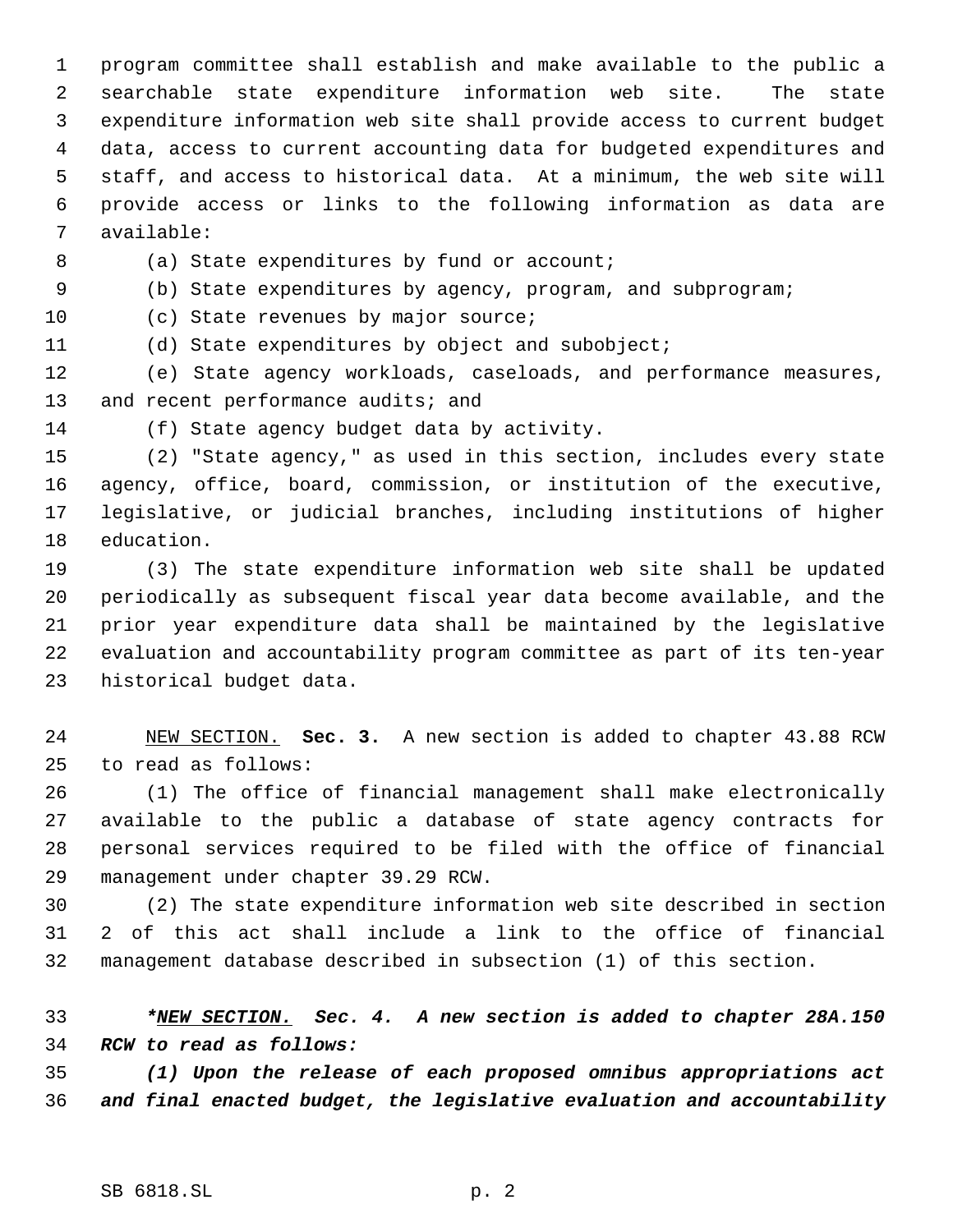*committee shall prepare and cause to be posted on a publicly accessible web site a presentation consisting of potential examples of the types and levels of educational programs and services supported by funding provided in the proposed or enacted omnibus appropriations act under specified allocations for the support of common schools.*

 *(2) The purpose of the presentation created in subsection (1) of this section is to make transparent to the public, using categories and terms that are readily understood, examples of the type and level of educational programs and services supported by funding appropriated in the omnibus appropriations act under specified programs for support of the common schools. Such transparency promotes better public understanding of the state resources provided to support the common schools. The information in the presentation is for illustrative purposes only. It is not intended, nor is it to be construed, to represent how state allocations are actually used by individual school districts, nor how school districts are expected or required to expend state allocations.*

 *(3) Each legislative evaluation and accountability program committee presentation prepared under this section shall provide estimates for the following items, based on the level of state funding appropriated in the budget bill for which the presentation is prepared and for the school year immediately following the legislative session in which the bill is considered:*

*(a) For the general apportionment program:*

 *(i) Estimated state-funded class size in elementary, middle, and high school grade spans;*

 *(ii) Average state-funded teacher salary, total teacher compensation, administrator salary, and classified staff salary;*

 *(iii) Estimated number of state-funded staff of various classifications in a hypothetical average-sized school; and*

 *(iv) Estimated amount per pupil for nonemployee related costs, including a breakdown of the per pupil amount by selected major categories of expenditure;*

 *(b) For the learning assistance program, the transitional bilingual program, and the highly capable student program: Estimated hours of additional instruction per week in each program;*

 *(c) For the special education excess cost allocation: Estimated amount per eligible student;*